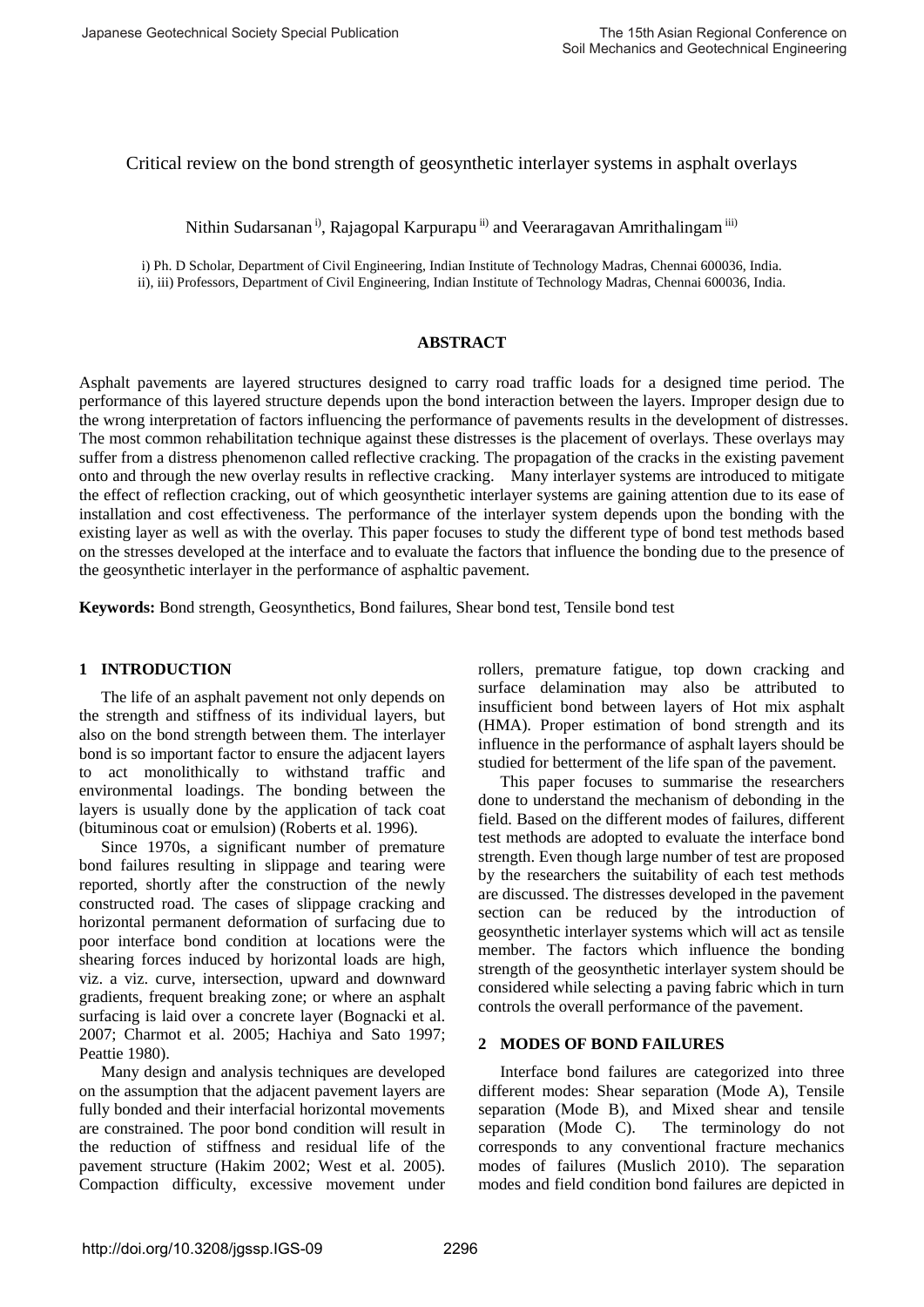Figure 1 and Figure 2.



Fig. 1 Modes of bond failures: (a) Shear separation (Mode A) (b) Tensile separation (Mode B) (c) Mixed shear and tensile separation (Mode C)

### **2.1 Shear Separation (Modes A)**

Shear separation occurs in the horizontal and transverse direction generated by traffic or temperature induced shear stresses and most common failure in the field. The locations were the vehicle accelerates, decelerates, brakes, turns and change in gradient creates additional horizontal stresses. The horizontal and transverse stresses developed could be as high as 12% and 20% of the vertical tyre- pavement contact stresses (Muslich 2010; Deer and Maina 2011).

### **2.2 Tensile separation (Mode B)**

The vertical tensile stresses caused by blistering, the phenomenon of expansion of gases caused by trapped moisture or microbial activity at the interface and due to the suction of the tyre between the pavement and the thread block leads to tensile separation (Brown and Darnell 1987; Hironaka and Holland 1987; Raab and Partl 1999). It should be noted that this tensile stresses generated is not reported to create any bond failure in the field conditions (Bernhard et al. 2005).

### **2.3 Both Shear and Tensile separation (Mode C)**

When the interface strength below a thin surface is low, the horizontal loadings are concentrated in the surfacing layer and may cause buckling of the surface in front of the tyre. The bucking generates a vertical stress along with the shear stress induced by the horizontal loading. This phenomenon would be rarely found in a real pavement condition (Muslich 2010).



Fig 2. The field mechanism of bond failures

### **3 INTERFACE BOND TEST METHODS**

The degree of bonding at the pavement interface affects the stress distribution within the materials that contribute a layer. Several studies have been conducted to evaluate the effect of the interface condition between the overlay and the existing pavement surface as well as the effect of interlayer system (Elseifi and Al-Qadi 2004). A number of laboratory testing methods utilize various test principle to investigate the adhesive properties at interface based on the modes of failure (Figure 3).



Fig 3. Interface bond test methods

### **3.1 Mode A: Shear bond test and Torsion test**

Most commonly and widely used methods to investigate the bond properties are the direct shear tests with and without normal loads. Both of them are known to suffer from non-uniform shear stress distribution in the interface. Suitability for a detailed research on the effect of normal load and dilatancy can be done with the direct shear test with normal load. The complexity in the application of the normal load makes it unacceptable as a routine test. Meanwhile the direct shear test without normal load, due to its simpler experimental setup, easier sample preparation, fast and precise makes it more suitable for a laboratory based routine test. Moreover several test protocols have included (Germany, Austria and Switzerland) or proposed (UK and USA) the direct shear test without normal load as laboratory-based standard tests (Collop et al. 2004; Raab and Partl 1999; Sholar et al. 2004; Stöckert 2002). The direct shear tests with and without normal loads are outlined in Table 1 and 2.

Considering the point shear tests, three point shear test is quite similar to the direct shear test. It also suffers from the non-uniform shear stress distribution at the interface. The support and loading arrangement demands longer core specimen and a higher capacity of loading mechanism making its less popular compared to that of the direct shear test without normal load ( Recasens et al. 2005). In terms of the uniformity of the induced shear stress at the interface, the four point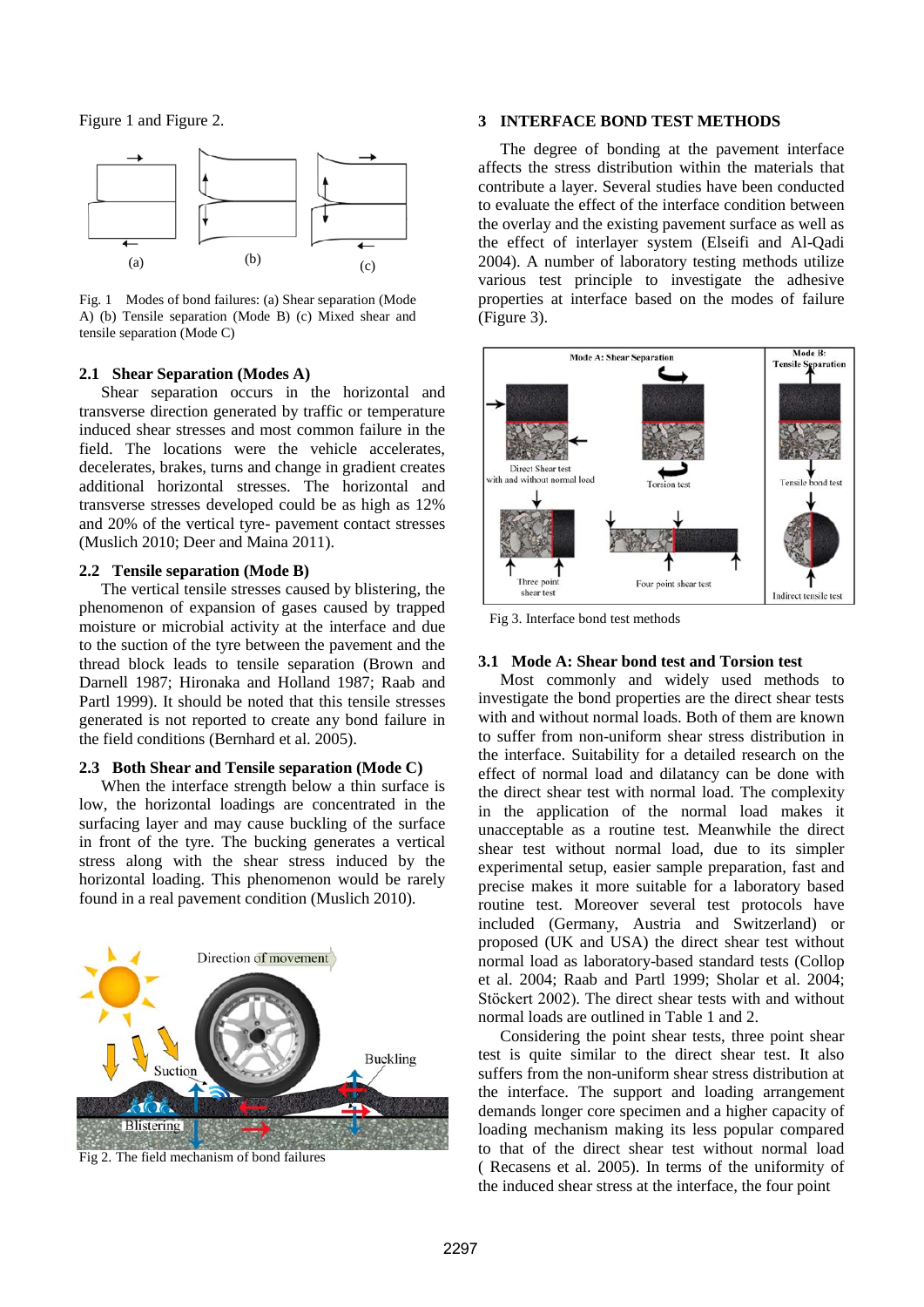#### Table 1. Direct shear bond tests without normal load

|                                           | Description                                                                                                                                                                                    | <b>Test Result</b>                        | Ref                               |
|-------------------------------------------|------------------------------------------------------------------------------------------------------------------------------------------------------------------------------------------------|-------------------------------------------|-----------------------------------|
| Leutner device<br>(Lab)                   | A vertical shear load is applied to a 150 mm diameter<br>cylindrical specimen at a constant rate of 50 mm/min at $21.1^{\circ}$<br>C until failure                                             | Shear load Vs<br>displacement             | Collop et al. (2003)              |
| <b>LTRC</b> Direct Shear<br>Test<br>(Lab) | A horizontal shear load is applied to a dual layer 150 mm<br>diameter cylindrical specimen at a constant rate of 225 N/min<br>in a temperature range of $-20$ to 80 $\degree$ C                | Shear stress at Failure                   | Mohammad et al.<br>(2002)         |
| Florida Direct Shear<br>test<br>(Lab)     | A vertical shear load is applied to a dual layer 150 mm<br>diameter cylindrical specimen with a constant strain rate of<br>50 mm/min at $25^{\circ}$ C until failure                           | Shear strength at<br>failure              | Sholar et al. (2004)              |
| LPDS test<br>(Lab)                        | A vertical shear load is applied to a cylindrical composite<br>specimen of 100 mm diameter with strain control mode at<br>constant rate                                                        | Shear strength                            | Raab and Partl<br>(2004)          |
| <b>Dynamic Interaction</b><br>Test (Lab)  | A sinusoidal shear force is applied to dual-layered cylindrical<br>composite specimen at particular temperature and given load<br>frequency                                                    | Interlayer reaction<br>complex modulus KI | Mohammad (2012)                   |
| HasDell EBSTTM<br>(Lab)                   | A shear force is applied along the interface of a cylindrical<br>(150 mm dia) or to a square composite specimen until failure                                                                  | Bond shear strength                       | Mohammad et al.<br>(2009)         |
| Double shear testing<br>(Lab)             | Three layers of $305\times305\times50$ mm pieces each and vertical<br>load is applied to the centre piece at a rate of 5 mm/min at<br>$15^{\circ}$ C                                           | Shear strength                            | Zamora-Barraza et<br>al. $(2010)$ |
| MCS device (Lab)                          | A vertical dynamic shear load is applied to a three layered<br>specimens with the dimension $70\times100\times30$ mm with a<br>sinusoidal displacement of 1 Hz at temperature of $5^{\circ}$ C | Shear force time and<br>deformation       | Diakhate et al.<br>(2006)         |

shear bond test seems to be pre-eminent for a detail research because it renders a uniform shear stress distribution and eradicate the bending at the interface. However, the complexity in the preparation in the sample and the experimental test setup, the four point bending test is not considered suitable for routine test (De Bondt 1999; Erkens 2002).

Application of torque manually or mechanical over a core specimen or insitu causing shear failure to the interface is done in torque bond test. Studies show that issues related to shear failure within the asphalt layer and the scattering results made the torque bond test less accurate than the other tests that utilize the shear separation principle. Furthermore, because it typically requires gluing of specimen (or gripping if a clamping mechanism is used) the torque bond test would be less suitable for laboratory based routine testing of bond.

# **3.2 Mode B: Tensile bond test and Indirect tensile test**

The tensile bond properties can be determined by tensile bond test and indirect tensile test. The studies show that tensile bond test and indirect tensile test are unrealistic compared to the real field interface loading condition. Moreover both the test method have the limitation related to scattering of results, inability to determine the interface tensile strength when the bond strength is higher than that of the asphalt layer and to assess the effect of aggregate interlock. Due to the aforementioned considerations, the test methods are seems not suitable for determining the bond properties of an interface between the pavement layers. The chances for the mode B failure to occur in the real pavement structure is rare (Muslich 2010).

# **4 FACTORS INFLUENCING THE BONDING OF GEOSYNTHETIC INTERLAYER SYSTEM**

Pavement related problems can be avoided by improving the factors that affect the bonding between the HMA layers. The variety of factors that influence the test results and the performance are the different types of geosynthetics, tack coat type and application rates, test control (stress or strain), the magnitude of the normal loads and the shearing rate (Hakim 2002; Sanders 2001). In the following section, a brief idea regarding the influence tack coat and geosynthetics in the bond strength is explained.

# **4.1 Tack Coat Characteristics**

The performance of geosynthetic interlayer depend upon the selection of proper tack coat material and application rate. Common field problems related to tack coat application depends upon the proper temperature control, clogged or leaking spray bars and nozzles, application of too much or too little material and non-uniform distribution.

### **4.1.1. Type of tack coat**

The most widely used tack coat material in the world is emulsified asphalt or asphalt emulsion. Emulsified asphalt is not normally recommended as tack coat for geosynthetics. Although emulsified asphalts have been successfully used as tack for fabrics, they develop bond strength more slowly than asphalt cement, and debonding on windy days has been reported. Cutbacks asphalts should never be used for fabric tack, because the solvent can remain for extended periods and weaken the polymer in the geosynthetics. Type of tack usually recommended is the hot asphalt cement (not Table 2.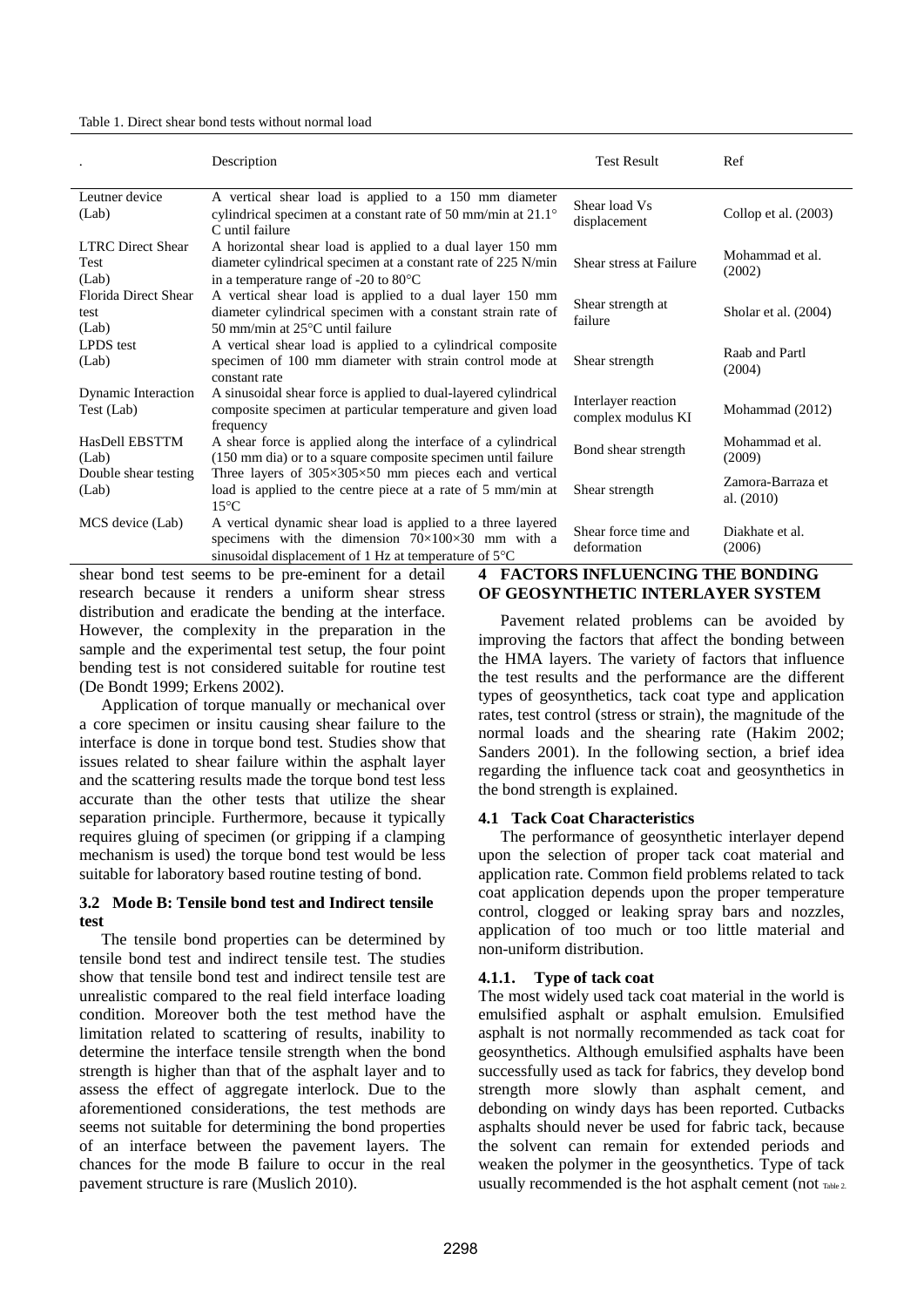#### Direct shear bond tests with normal load

| Apparatus<br>(Lab/Insitu)            | Description                                                                                                                                                                                                                                                                                                                                        | <b>Test Result</b>                                                                   | Ref                |
|--------------------------------------|----------------------------------------------------------------------------------------------------------------------------------------------------------------------------------------------------------------------------------------------------------------------------------------------------------------------------------------------------|--------------------------------------------------------------------------------------|--------------------|
| <b>NCAT Shear Test</b><br>(Lab)      | A vertical shear load is applied to cylindrical specimen of<br>150 mm at a constant deformation rate of 50 mm/min.<br>Normal load from 0 to 550 kPa can be applied. The test can<br>be carried at $10^{\circ}$ C, $25^{\circ}$ C, $60^{\circ}$ C                                                                                                   | Maximum shear stress                                                                 | Wheat (2007)       |
| Romanoshi device                     | A vertical shear force is applied to a cylindrical specimen of<br>95 mm at a constant deformation rate of 12 mm/mm with a<br>normal load ranging from 0 to 550 kPa. The working<br>temperature may vary from 15°C, 25°C, 35°C.                                                                                                                     | Maximum shear stress                                                                 | Raab et al. (2009) |
| Al Qadi device                       | A vertical shear load is applied along with a normal load at a<br>deformation rate of 12mm/min. The temperature varies $10^{\circ}$ C,<br>20°C, 30°C.                                                                                                                                                                                              | Maximum shear force                                                                  | Raab et al. (2009) |
| Asher device                         | A sinusoidal vertical shear load with amplitudes of 0.005 to<br>0.1 mm and frequency of 1-15 Hz with a normal force of<br>0-1.11 N/mm <sup>2</sup> . The temperature range varies from $-10^{\circ}$ C to<br>$30^{\circ}$ C                                                                                                                        | Relative deformation<br>between layers/ shear<br>stress between layers in<br>$m^3/N$ | Raab et al. (2009) |
| Romansohi dynamic<br>device          | A vertical load 10% of max load, frequency of 5 Hz, total<br>period of 0.2 s, length of pulse of 0.05s (simulating a vehicle<br>pass of 50 km/h) is applied to a 100 mm cylindrical sample<br>whose horizontal axis is at $25.5^{\circ}$ with the vertical axis                                                                                    | The no of cycles<br>corresponding to 6 mm<br>of permanent shear<br>displacement      | Raab et al. (2009) |
| Shear box                            | A sinusoidal shear stress with frequency of 2 Hz, vertical<br>load 200 kN/m <sup>2</sup> is applied to a prismatic specimen of<br>320×200 mm. While vertical stress was kept constant, shear<br>stress was increased in 5 levels until the specimen fails; if not<br>a static test was performed at a constant deformation rate of<br>$1.5$ mm/min | Dynamic shear stress<br>and relative<br>displacement diagram                         | Raab et al. (2009) |
| <b>ASTRA</b> device                  | Rectangular (100 $\times$ 100 mm) or cylindrical (95 - 99 mm)<br>specimen were sheared at a deformation rate of 2.5 mm/min                                                                                                                                                                                                                         | Shear force at failure                                                               | Deysarkar (2004)   |
| <b>SHRP</b> shear test<br>device SST | Cylindrical specimen of 150 mm dia is applied with a<br>constant shear load mode of 222.4 N/min. Application of<br>normal load is also possible                                                                                                                                                                                                    | Shear force                                                                          | Mohammad (2012)    |

emulsion of the same grade as that determined for the HMA overlay (Button and Lytton 2007).

# **4.1.2. Tack coat dosage**

Asphalt retention is an important property for the application of tack coat dosage. It quantify the amount of tack coat necessary to saturate the fabric and make a good bond. The absorption capacity of geosynthetics varies with type, weigh and thickness of the material. A typical fabric will absorb  $0.91 \ \text{\ell/m}^2$ . An additional 0.023  $\ell/m^2$  of tack coat must be included for bonding to the old and new asphalt concrete (AC) layers unless a freshly oiled leveling course is first installed (Amini 2005). If emulsified asphalt is used as tack, it should not be diluted with water. When emulsion are used, the application rate must be increased to offset the water content of emulsion (Holtz et al. 1998). Applying tack coat too lightly can result in lack of bond while excessively heavy application may introduce a slip plane in the interface (Buchanan and Woods 2004). Bleeding occurs with too much asphalt which can result in overlay slippage. Bleeding also can cause difficulty with installation, as it can result in the geotextile sticking to and being pulled by the tires and tracks of the asphalt trucks and paving vehicles (Button and Lytton 2007; Holtz et al. 1998).

# **4.1.3. Temperature Control**

Temperature of the tack when the geosynthetic is placed can be critical. AC pavement significantly above the specified temperature can resist in the asphalt tack coat being drawn out of the geotextile which can result in shrinkage or even melting of the geotextile. Shrinkage and melting is a concern for a polypropylene geotextile which has a typical melt temperature of 225°C.

The temperature of the asphalt sealant shall be sufficiently to permit uniform spray pattern. For asphalt cements the minimum temperature shall be 145°C. To avoid geotextile damage, the distributor tank temperature shall not exceed 160°C. One must install a geosynthetic while asphalt is still tacky. The geosynthetic may become prematurely saturated if the temperature of application is more than 160°C in a hotter climate resulting in slippage and geosynthetic pick up (Button and Lytton 2007; Holtz et al. 1998).

# **4.1.4 Emulsion breaking time**

Emulsion breaking is the process in which water in the emulsion evaporated. Inadequate emulsion curing can be the difference between the effective and ineffective tack applications, and cure time range from 20 minutes for a broken emulsion to several hours for a dry emulsion. Spray patterns for asphaltic emulsion are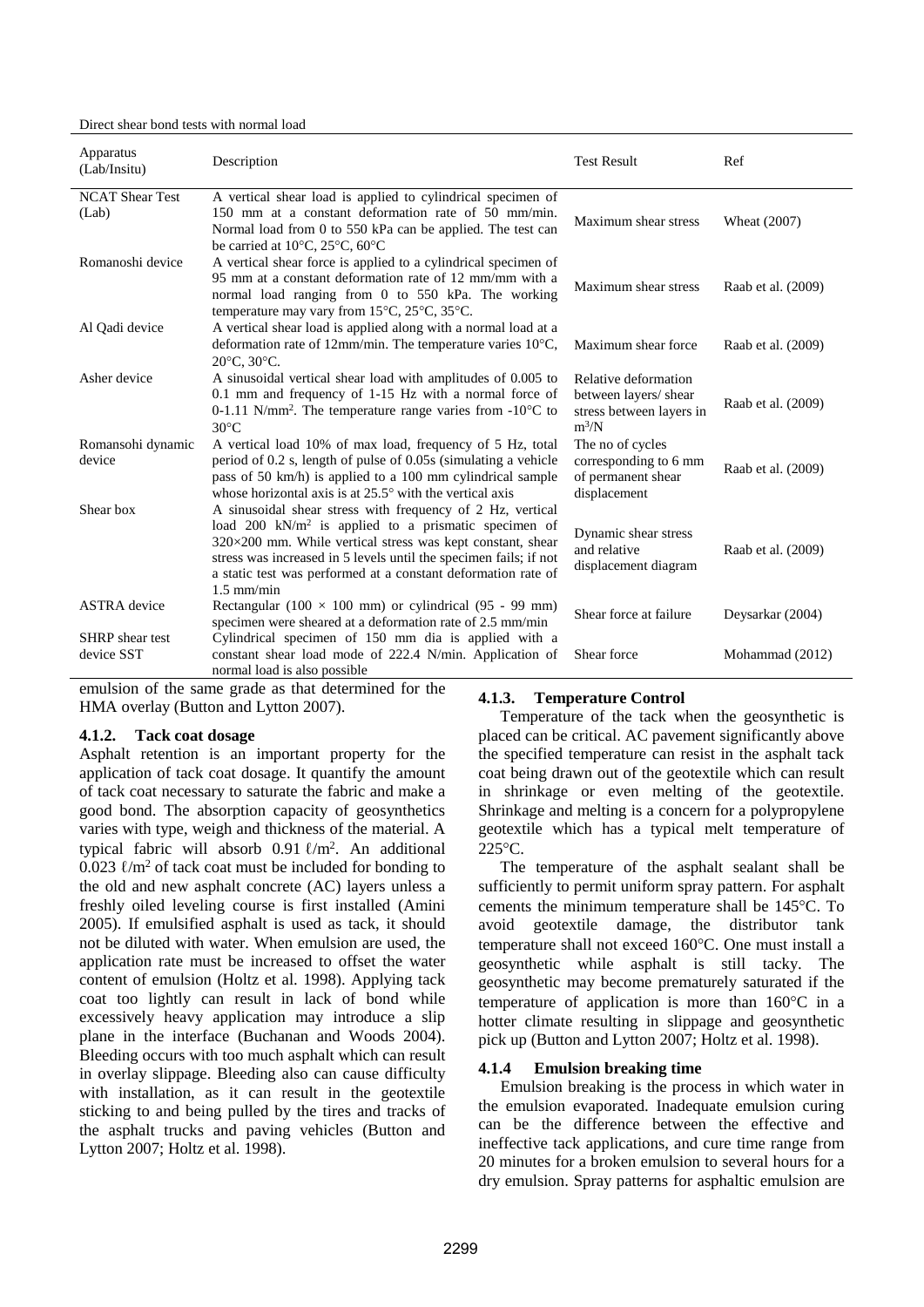improved by heating (Buchanan and Woods 2004). Temperature in the range of 55°C to 70°C are desirable. A temperature of 70°C shall not be exceeded since higher temperature may break the emulsion (Holtz et al. 1998). Also, if dust adheres to tack coat before the next layer is placed it can negatively effect on bond strength between layers. Water on the application surface can have a similar bond reducing effect. Geosynthetic has to be kept soon after the breaking time of the emulsion (Cleveland et al. 2002).

# **4.2 Geosynthetic Characteristics**

# **4.2.1. Type of Geosynthetics**

The bonding strength varies with different types of geosynthetics, categorized as fabric, grid and composite. Studies shows that the introduction of geosynthetic interlayer will usually reduce the interface strength if proper care is not taken compared to the unreinforced one. Depending on interactions between the interlayer and environment, it was found that approximately 50% of the shear stiffness at the interface is lost when a glassgrid was used and up to 80% for steel mesh compared to the unreinforced sample. It is important to note that the application of such absorbing interlayer may lead to negative effects on interlayer bond (Raab and Partl 2004). Table 3 shows the different type geosynthetics mechanism for binding and their bonding strength.

Table 3 Bond strength of different geosynthetics (Tensar 2008)

| Interlayer Type | IBS $MN/m^2$ | Mechanism             |
|-----------------|--------------|-----------------------|
|                 |              | above/below interface |
| GlasGrid        | 10           | <b>THB/THB</b>        |
| Composite Grid  | 0.1          | THB/Adhesion          |
| Fabric          | 0.1          | Adhesion/Adhesion     |
| Unreinforced    | O 1          | Adhesion              |
| $\pi r r n$     | $\mathbf{r}$ |                       |

*THB: Through hole bonding*

In the case of grid the bonding strength increases just because of the through hole bonding. i.e. the compatibility of aggregate size and grid size which makes the interlocking between grid and the surrounding layers. Meanwhile in other cases the bond strength is due to the adhesion between the aggregate and the geotextile, which does not show much difference with the unreinforced one. The through hole bonding mechanism is more effective compared to adhesion makes the grid to become more popular.

# **4.2.2. Stiffness Moduli**

The stiffness moduli of fabrics are usually less than the moduli of the grid. The fabric can mobilize only limited stress at low strain levels while grids can generate high stress at the same strain levels. As the stiffness moduli increases the bond strength will increase and vice versa. Grid system serves primarily as a reinforcing layer. The stiffness of the grid should be more than the overlay so that it can act as reinforcement.

### **4.2.3. Mass per unit area and Thickness**

The most common paving grade geotextile having the ability to absorb and retain the asphalt tack coat to effectively to form a waterproofing and stress relief interlayer. Generally a needle punched, non-woven material, with mass per unit area of 120 to 200  $\text{g/m}^2$  is recommended. Field evidence indicates that geotextile with greater mass per unit area perform better than the lighter weight geotextiles. As a result a paving fabric need a minimum of 140  $g/m^2$  as per the AASHTO guidelines (Holtz et al. 1998). Numerical analysis indicates that at some level of mass per unit the bonding of the overlay would be reduced due to shear on the geotextile (Grzybowska and Wojtowicz 2004). Increase in the thickness of fabric is helpful for reducing the reflective cracking phenomenon due to the improvement in the stress absorption capacity. Studies show that increase in the thickness of geosynthetic will reduce the shear capacity due to separation effect resulting in debonding.

# **5 CONCLUSION**

The paper gives an overview on the stresses developed at the interface of the two asphaltic layers in the real field conditions causing debonding. The different types of test methods conducted to stimulate the field conditions and quantifying methods to evaluate the bond strength are discussed in detail. A. comparative study on these test methods based on different research works is done. The interface shear tests are the most commonly used methods to verify the bond strength due to its ease of test methodology and repeatability of the test results. The laboratory shear tests are similar to the real field conditions of debonding and slippage which is mainly caused due to shear forces. The improvement in the life span by reducing the distresses developed over the pavement section can be achieved by introducing geosynthetic material. The tensile action of the geosynthetic material helps in the improvement. The bonding of the geosynthetic material is a major factor which causes the improvement. The factors influencing the bonding of geosynthetic interlayer system is also described.

# **REFERENCES**

- 1) Amini, F. (2005): Potential applications of paving fabrics to reduce reflective cracking, *Report No. FHWA/MS-DOT-RD-05-174*, Jackson State university prepared for Mississippi Department of Transportation, Mississippi, USA.
- 2) Bernhard, R., Wayson, R. L., Haddock, J., Neithalath, N., El-Aassar, A., Olek, J., Pellinen, T., and Weiss, W. J. (2005): An introduction to tire/pavement noise of asphalt pavement, *Institute of Safe, Quiet and Durable Highways*, Purdue University, Indiana, USA.
- 3) Bognacki, C., Frisvold, A., and Bennert, T. (2007): Investigation of asphalt pavement slippage failures on runway 4R-22L, Newark International Airport, *Proceedings of the FAA Worldwide Airport Technology Transfer Conference*, Atlantic